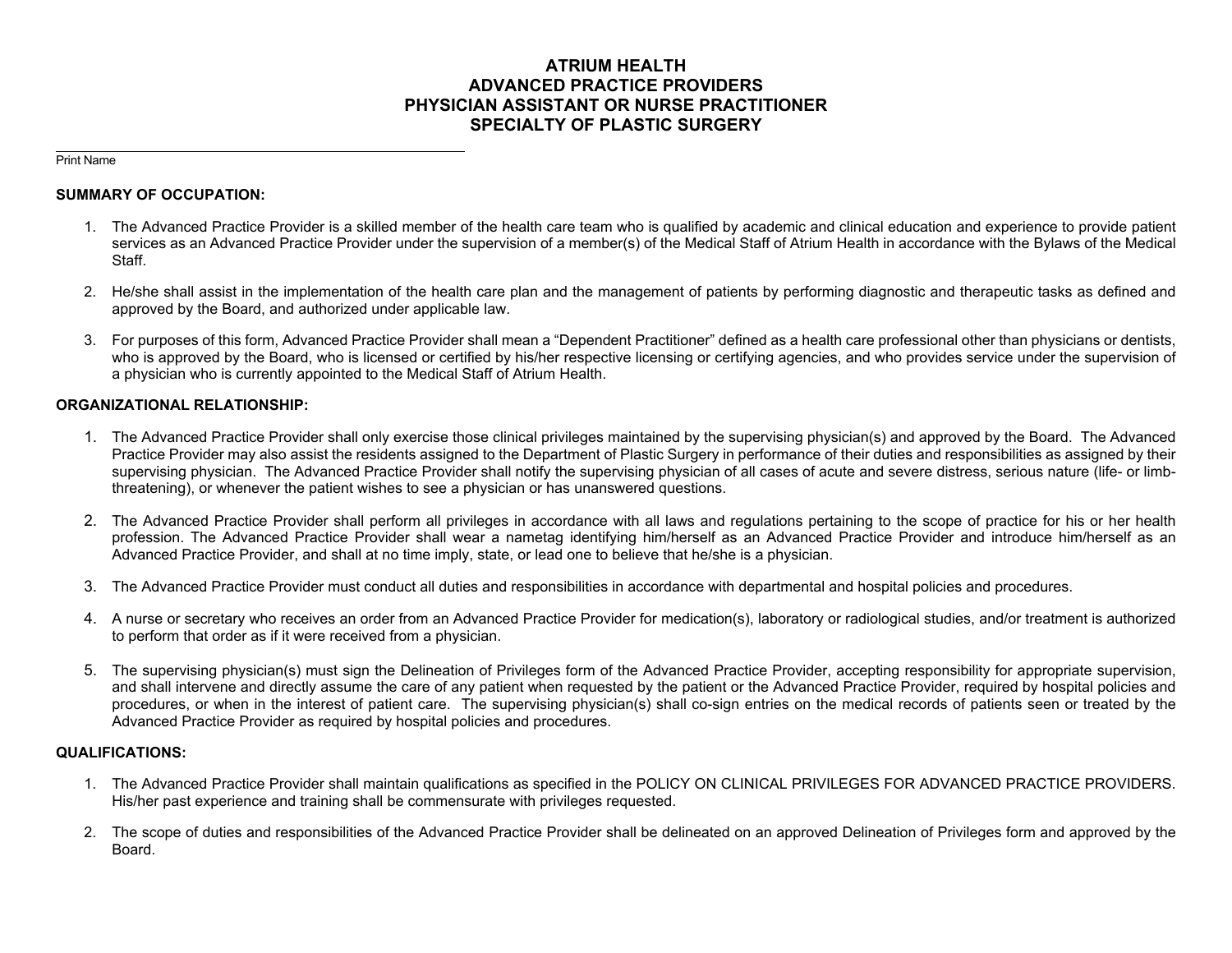Atrium Health Advanced Practice Providers Physician Assistant or Nurse Practitioner Specialty of Plastic Surgery Page 2

Print Name

#### **QUALIFICATION – continued:**

- 3. The Supervising Physician shall delegate only tasks and procedures to his or her Advanced Practice Provider which are within or contemplated by the clinical privileges granted to the Supervising Physician by the Medical Executive Committee and the Board of Commissioners and which the Advanced Practice Provider has been approved to perform. It is understood that the supervision of an Advanced Practice Provider shall never be transferred to a physician who is not currently a fully appointed member of Atrium Health Medical Staff.
- 4. If the Medical Staff appointment or Clinical Privileges of the Sponsoring Physician are resigned, revoked or terminated, the Advanced Practice Provider's permission to practice shall automatically terminate and his or her clinical privileges shall be automatically relinquished.

## **SUPERVISION:**

Except where the Delineation of Privileges form provides for Personal Supervision or Proximate Supervision, General Supervision (as defined below) will be required for all tasks and procedures performed by the Advanced Practice Provider.

- 1. "General Supervision" shall mean the procedure is furnished under the supervising physician's overall direction and control, but the physician is not required to be present during the procedure. General Supervision requires the performance of tasks and procedures in a manner that is consistent with state law, the applicable standard of care, Medical Staff Bylaws and hospital policies and procedures, but does not require Personal Supervision or Proximate Supervision, as those terms are defined below.
- 2. "Proximate Supervision" shall mean the physical presence of a sponsoring/supervising physician in the hospital, in close proximity and immediately available to furnish assistance and direction to the Advanced Practice Provider as needed.
- 3. "Personal Supervision" shall mean the physical presence of a sponsoring/supervising physician in the room with the Advanced Practice Provider during the performance of a procedure.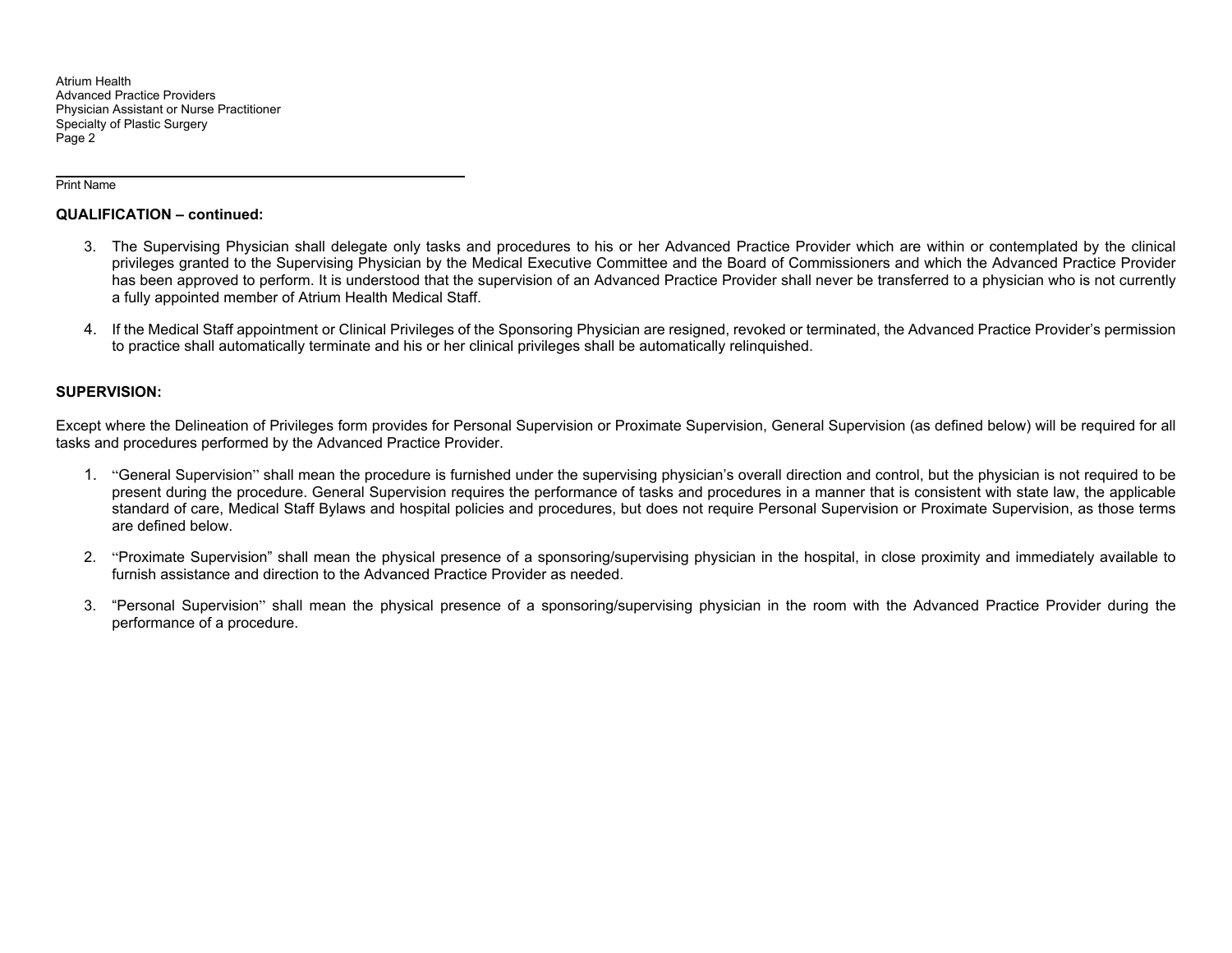# **ATRIUM HEALTH REAPPOINTMENT DELINEATION OF PRIVILEGES FORM ADVANCED PRACTICE PROVIDERS SPECIALTY OF PLASTIC SURGERY**

| Initial appointment | <b>Reappointment</b> | <b>Updated DOP/Sponsoring Physician Change</b> |
|---------------------|----------------------|------------------------------------------------|
|---------------------|----------------------|------------------------------------------------|

NOTE 1: "CORE" privileges cannot be amended or altered in any way.

NOTE 2: Advanced Practice Providers must apply for "CORE" privileges in order to be eligible for special procedure clinical privileges at any facility within Atrium Health.

NOTE 3: Please note that the exercise of certain privileges enumerated herein is necessarily limited by the operational, and resource constraints of the facility. All procedures must be performed within a clinical setting with the capabilities and organizational structure required to provide appropriate support.

| <b>CMC</b> | <b>Pineville</b> | University<br>City | CR. | Lincoln | Cabarrus | <b>Union</b> | Stanly | Anson | Cleveland |            | <b>PLASTIC SURGERY CORE CLINICAL</b><br><b>PRIVILEGES</b>                                                                                                                                                                                                                                                                                                                                                                                                                                                                                            |
|------------|------------------|--------------------|-----|---------|----------|--------------|--------|-------|-----------|------------|------------------------------------------------------------------------------------------------------------------------------------------------------------------------------------------------------------------------------------------------------------------------------------------------------------------------------------------------------------------------------------------------------------------------------------------------------------------------------------------------------------------------------------------------------|
|            |                  |                    |     |         |          |              |        |       |           | CAPP-PSU-1 | Evaluate, diagnose, and provide pre-operative, intra-<br>operative, post-operative care, treatment and<br>services consistent with surgical practice, including<br>the performance of physical exams, diagnosing<br>conditions, the development of treatment plans,<br>health counseling, and assisting in surgery for<br>patients within the age group seen by the sponsoring<br>physician(s). The Advanced Practice Provider may<br>not admit patients to the hospital but may<br>initiate/place orders on behalf of the supervising<br>physician. |

The Advanced Practice Provider may, in consultation with the supervising physician, perform the following duties: initiate/place orders on behalf of the supervising physician; assisting in surgery to include, but not limited to, first assist, deep and simplified tissue closures, application of appliances, and any other action delegated by the surgeon; perform general care for superficial wounds; perform minor and intraoral superficial surgical procedures in collaboration with supervising physician; Initiate referral to appropriate physician; make daily rounds on hospitalized patients with or at the direction of the supervising physician; obtain and record medical/social history and perform physical examinations including rectal and pelvic examinations as indicated; order diagnostic testing and therapeutic modalities; perform field infiltrations of anesthetic solutions; perform intraoral and digital nerve blocks; record progress notes; select and apply appropriate wound dressings, including liquid or spray occlusive materials, absorbent material affixed with tape or circumferential wrapping, immobilizing dressing (soft or rigid), or medicated dressings; write discharge summaries.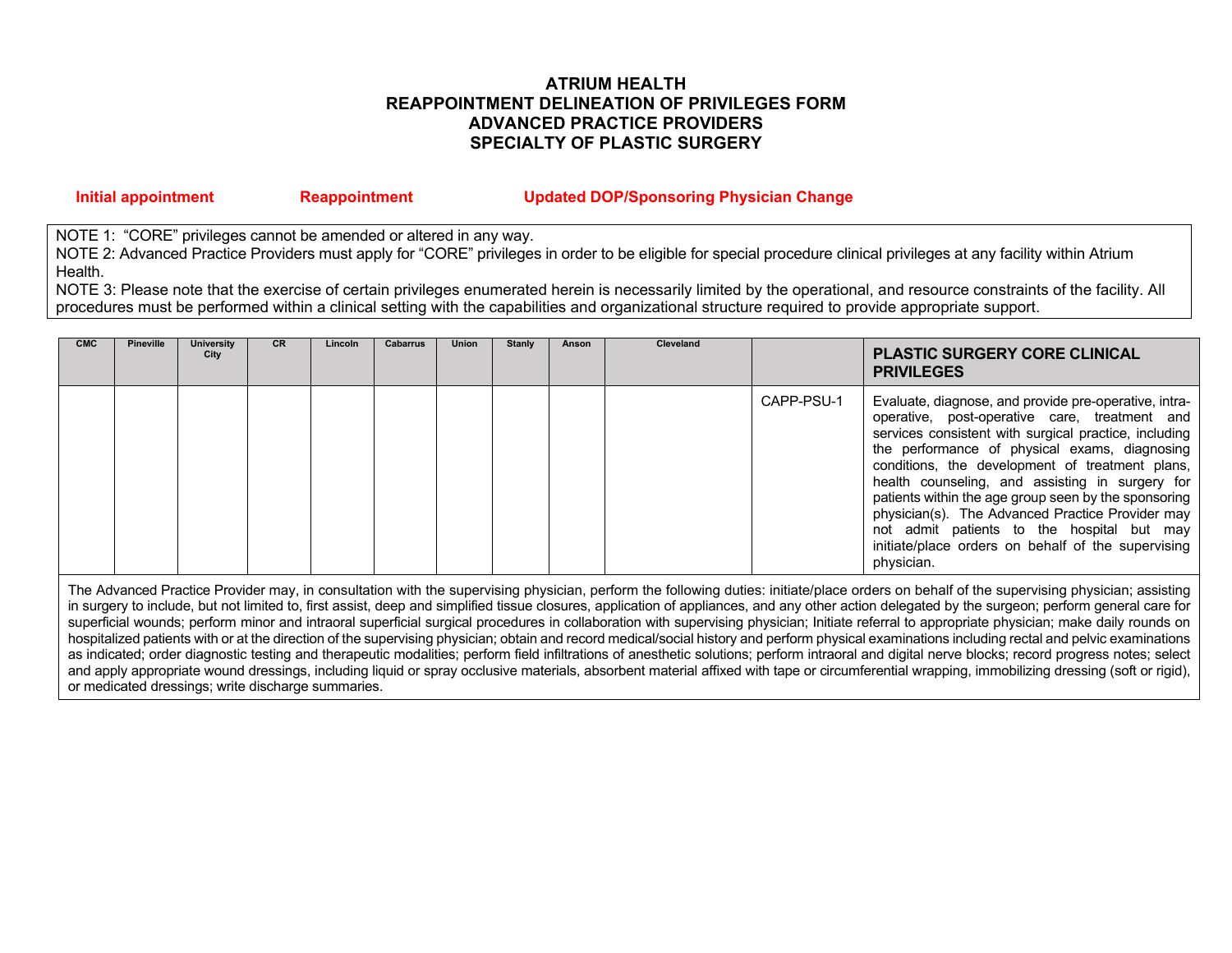Atrium Health Advanced Practice Providers Physician Assistant or Nurse Practitioner Specialty of Plastic Surgery Page 4

#### Print Name

| <b>CMC</b> | <b>Pineville</b> | <b>University</b><br>City | <b>CR</b> | Lincoln | <b>Cabarrus</b> | <b>Union</b> | <b>Stanly</b> | Anson | <b>Cleveland</b> |            | <b>PLASTIC SURGERY TELEMEDICINE ONLY</b><br><b>PRIVILEGES</b>                                                                                                                                                                                                                                                                                        |
|------------|------------------|---------------------------|-----------|---------|-----------------|--------------|---------------|-------|------------------|------------|------------------------------------------------------------------------------------------------------------------------------------------------------------------------------------------------------------------------------------------------------------------------------------------------------------------------------------------------------|
|            |                  |                           |           |         |                 |              |               |       |                  | CAPP-PSU-2 | Evaluate, diagnose, and provide pre-operative, post-<br>operative care, treatment and services consistent<br>with surgical practice, including the performance of<br>physical exams, diagnosing conditions, the<br>development of treatment plans and health<br>counseling for patients within the age group seen by<br>the sponsoring physician(s). |